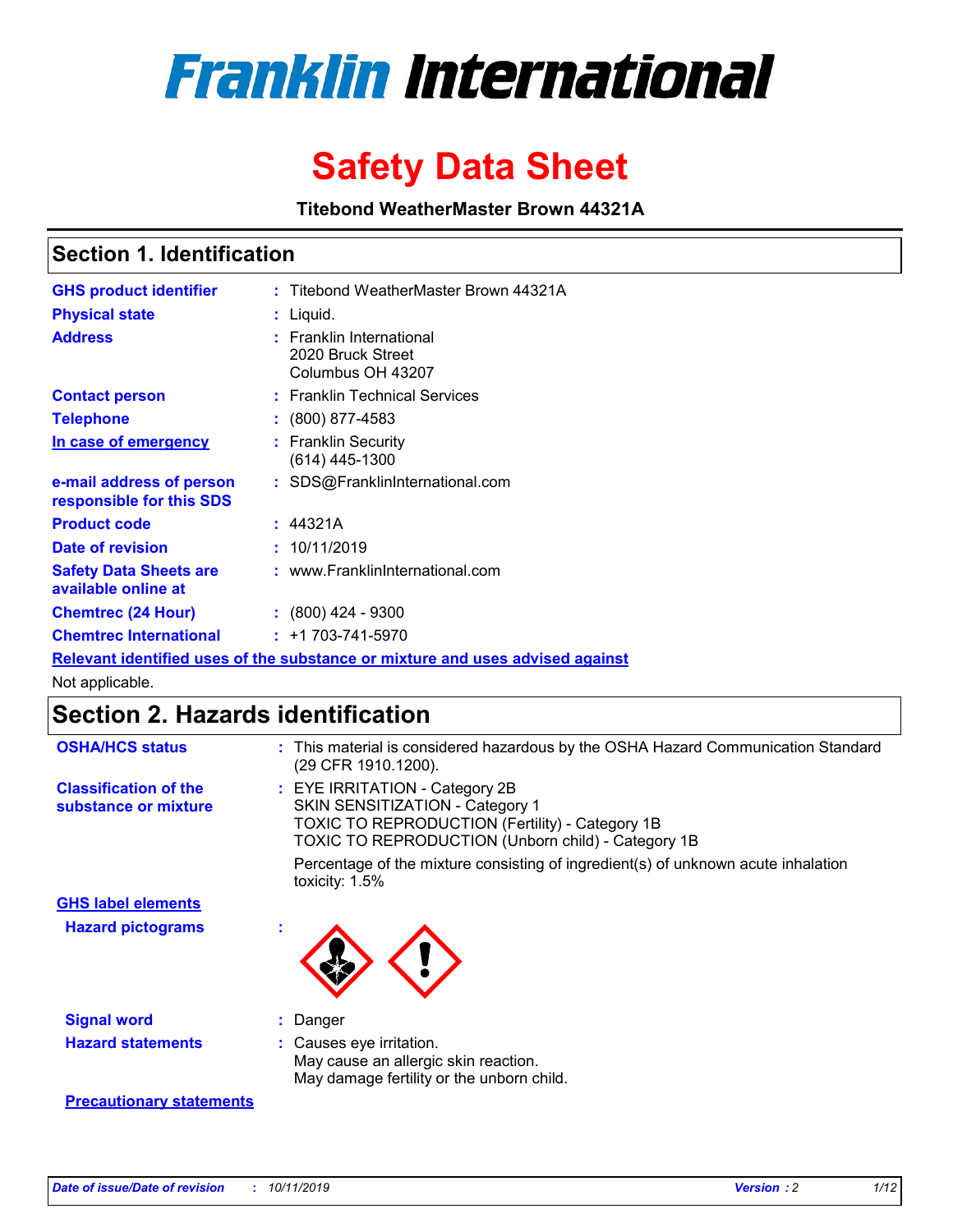## **Section 2. Hazards identification**

| <b>Prevention</b>                          | : Obtain special instructions before use. Do not handle until all safety precautions have<br>been read and understood. Wear protective gloves. Wear eye or face protection.<br>Wear protective clothing. Avoid breathing vapor. Wash hands thoroughly after handling.<br>Contaminated work clothing must not be allowed out of the workplace.                                                        |
|--------------------------------------------|------------------------------------------------------------------------------------------------------------------------------------------------------------------------------------------------------------------------------------------------------------------------------------------------------------------------------------------------------------------------------------------------------|
| <b>Response</b>                            | : IF exposed or concerned: Get medical attention. IF ON SKIN: Wash with plenty of<br>soap and water. Wash contaminated clothing before reuse. If skin irritation or rash<br>occurs: Get medical attention. IF IN EYES: Rinse cautiously with water for several<br>minutes. Remove contact lenses, if present and easy to do. Continue rinsing. If eye<br>irritation persists: Get medical attention. |
| <b>Storage</b>                             | : Store locked up.                                                                                                                                                                                                                                                                                                                                                                                   |
| <b>Disposal</b>                            | : Dispose of contents and container in accordance with all local, regional, national and<br>international regulations.                                                                                                                                                                                                                                                                               |
| <b>Hazards not otherwise</b><br>classified | : Product generates methanol during cure.                                                                                                                                                                                                                                                                                                                                                            |

# **Section 3. Composition/information on ingredients**

| <b>Substance/mixture</b><br>Mixture                  |                   |                     |
|------------------------------------------------------|-------------------|---------------------|
| Ingredient name                                      | $\frac{9}{6}$     | <b>CAS number</b>   |
| 3-aminopropyltriethoxysilane<br>Dibutyltin dilaurate | l≤3<br>$\leq 0.3$ | 919-30-2<br>77-58-7 |

Any concentration shown as a range is to protect confidentiality or is due to batch variation.

**There are no additional ingredients present which, within the current knowledge of the supplier and in the concentrations applicable, are classified as hazardous to health or the environment and hence require reporting in this section.**

**Occupational exposure limits, if available, are listed in Section 8.**

# **Section 4. First aid measures**

| <b>Description of necessary first aid measures</b> |                                                                                                                                                                                                                                                                                                                                                                                                                                                                                                                                                                                                                                                                                                                                                                           |  |  |  |
|----------------------------------------------------|---------------------------------------------------------------------------------------------------------------------------------------------------------------------------------------------------------------------------------------------------------------------------------------------------------------------------------------------------------------------------------------------------------------------------------------------------------------------------------------------------------------------------------------------------------------------------------------------------------------------------------------------------------------------------------------------------------------------------------------------------------------------------|--|--|--|
| <b>Eye contact</b>                                 | : Immediately flush eyes with plenty of water, occasionally lifting the upper and lower<br>eyelids. Check for and remove any contact lenses. Continue to rinse for at least 10<br>minutes. If irritation persists, get medical attention.                                                                                                                                                                                                                                                                                                                                                                                                                                                                                                                                 |  |  |  |
| <b>Inhalation</b>                                  | : Remove victim to fresh air and keep at rest in a position comfortable for breathing. If<br>not breathing, if breathing is irregular or if respiratory arrest occurs, provide artificial<br>respiration or oxygen by trained personnel. It may be dangerous to the person providing<br>aid to give mouth-to-mouth resuscitation. Get medical attention. If unconscious, place<br>in recovery position and get medical attention immediately. Maintain an open airway.<br>Loosen tight clothing such as a collar, tie, belt or waistband. In case of inhalation of<br>decomposition products in a fire, symptoms may be delayed. The exposed person may<br>need to be kept under medical surveillance for 48 hours.                                                       |  |  |  |
| <b>Skin contact</b>                                | : Wash with plenty of soap and water. Remove contaminated clothing and shoes. Wash<br>contaminated clothing thoroughly with water before removing it, or wear gloves.<br>Continue to rinse for at least 10 minutes. Get medical attention. In the event of any<br>complaints or symptoms, avoid further exposure. Wash clothing before reuse. Clean<br>shoes thoroughly before reuse.                                                                                                                                                                                                                                                                                                                                                                                     |  |  |  |
| <b>Ingestion</b>                                   | : Wash out mouth with water. Remove dentures if any. Remove victim to fresh air and<br>keep at rest in a position comfortable for breathing. If material has been swallowed and<br>the exposed person is conscious, give small quantities of water to drink. Stop if the<br>exposed person feels sick as vomiting may be dangerous. Do not induce vomiting<br>unless directed to do so by medical personnel. If vomiting occurs, the head should be<br>kept low so that vomit does not enter the lungs. Get medical attention. Never give<br>anything by mouth to an unconscious person. If unconscious, place in recovery position<br>and get medical attention immediately. Maintain an open airway. Loosen tight clothing<br>such as a collar, tie, belt or waistband. |  |  |  |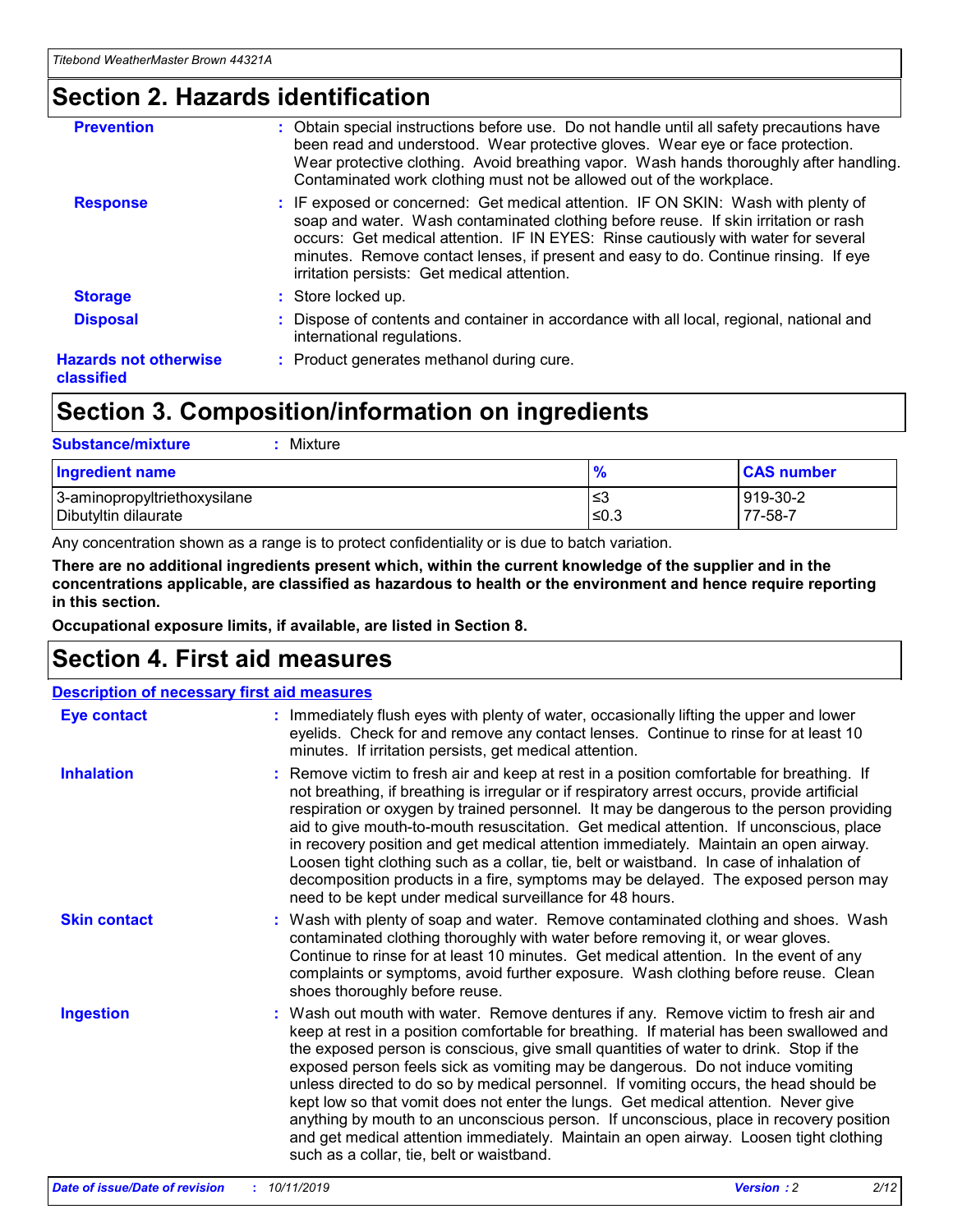# **Section 4. First aid measures**

| Most important symptoms/effects, acute and delayed |                                                                                                                                                                                                                                                                                                                                                                                                                 |
|----------------------------------------------------|-----------------------------------------------------------------------------------------------------------------------------------------------------------------------------------------------------------------------------------------------------------------------------------------------------------------------------------------------------------------------------------------------------------------|
| <b>Potential acute health effects</b>              |                                                                                                                                                                                                                                                                                                                                                                                                                 |
| <b>Eye contact</b>                                 | : May cause eye irritation.                                                                                                                                                                                                                                                                                                                                                                                     |
| <b>Inhalation</b>                                  | : No known significant effects or critical hazards.                                                                                                                                                                                                                                                                                                                                                             |
| <b>Skin contact</b>                                | : May cause skin irritation.                                                                                                                                                                                                                                                                                                                                                                                    |
| <b>Ingestion</b>                                   | : No known significant effects or critical hazards.                                                                                                                                                                                                                                                                                                                                                             |
| Over-exposure signs/symptoms                       |                                                                                                                                                                                                                                                                                                                                                                                                                 |
| <b>Eye contact</b>                                 | : Adverse symptoms may include the following:<br>irritation<br>watering<br>redness                                                                                                                                                                                                                                                                                                                              |
| <b>Inhalation</b>                                  | : Adverse symptoms may include the following:<br>reduced fetal weight<br>increase in fetal deaths<br>skeletal malformations                                                                                                                                                                                                                                                                                     |
| <b>Skin contact</b>                                | : Adverse symptoms may include the following:<br>irritation<br>redness<br>reduced fetal weight<br>increase in fetal deaths<br>skeletal malformations                                                                                                                                                                                                                                                            |
| <b>Ingestion</b>                                   | : Adverse symptoms may include the following:<br>reduced fetal weight<br>increase in fetal deaths<br>skeletal malformations                                                                                                                                                                                                                                                                                     |
|                                                    | <b>Indication of immediate medical attention and special treatment needed, if necessary</b>                                                                                                                                                                                                                                                                                                                     |
| <b>Notes to physician</b>                          | : In case of inhalation of decomposition products in a fire, symptoms may be delayed.<br>The exposed person may need to be kept under medical surveillance for 48 hours.                                                                                                                                                                                                                                        |
| <b>Specific treatments</b>                         | : No specific treatment.                                                                                                                                                                                                                                                                                                                                                                                        |
| <b>Protection of first-aiders</b>                  | : No action shall be taken involving any personal risk or without suitable training. If it is<br>suspected that fumes are still present, the rescuer should wear an appropriate mask or<br>self-contained breathing apparatus. It may be dangerous to the person providing aid to<br>give mouth-to-mouth resuscitation. Wash contaminated clothing thoroughly with water<br>before removing it, or wear gloves. |

**See toxicological information (Section 11)**

## **Section 5. Fire-fighting measures**

| <b>Extinguishing media</b>                             |                                                                                                                                                                                                     |
|--------------------------------------------------------|-----------------------------------------------------------------------------------------------------------------------------------------------------------------------------------------------------|
| <b>Suitable extinguishing</b><br>media                 | : Use an extinguishing agent suitable for the surrounding fire.                                                                                                                                     |
| <b>Unsuitable extinguishing</b><br>media               | : None known.                                                                                                                                                                                       |
| <b>Specific hazards arising</b><br>from the chemical   | : In a fire or if heated, a pressure increase will occur and the container may burst.                                                                                                               |
| <b>Hazardous thermal</b><br>decomposition products     | : Decomposition products may include the following materials:<br>carbon dioxide<br>carbon monoxide<br>nitrogen oxides<br>metal oxide/oxides                                                         |
| <b>Special protective actions</b><br>for fire-fighters | : Promptly isolate the scene by removing all persons from the vicinity of the incident if<br>there is a fire. No action shall be taken involving any personal risk or without suitable<br>training. |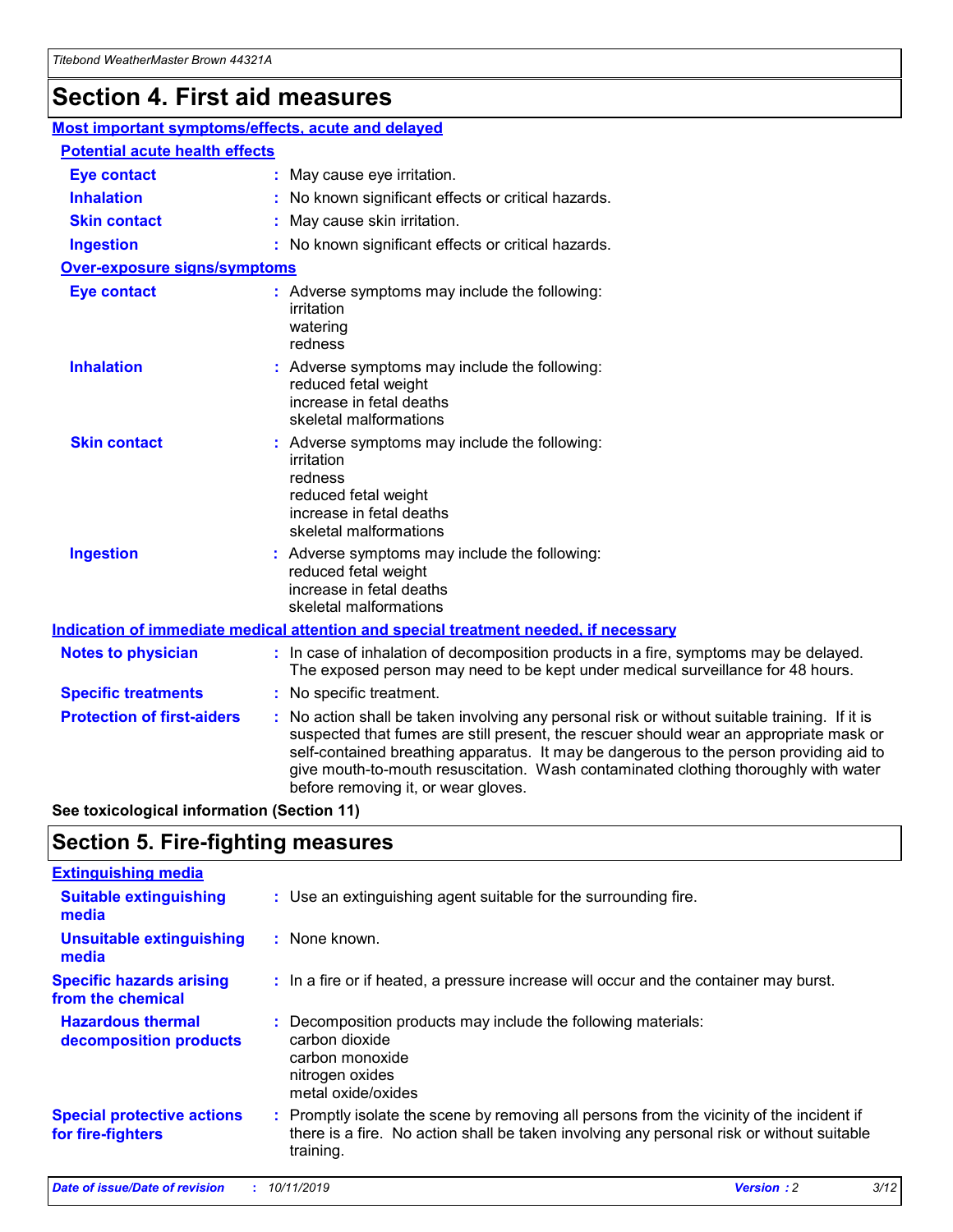## **Section 5. Fire-fighting measures**

**Special protective equipment for fire-fighters** Fire-fighters should wear appropriate protective equipment and self-contained breathing **:** apparatus (SCBA) with a full face-piece operated in positive pressure mode.

## **Section 6. Accidental release measures**

#### **Personal precautions, protective equipment and emergency procedures**

| For non-emergency<br>personnel                               | : No action shall be taken involving any personal risk or without suitable training.<br>Evacuate surrounding areas. Keep unnecessary and unprotected personnel from<br>entering. Do not touch or walk through spilled material. Avoid breathing vapor or mist.<br>Provide adequate ventilation. Wear appropriate respirator when ventilation is<br>inadequate. Put on appropriate personal protective equipment.                                                                                                                                                                                                                                                                                             |
|--------------------------------------------------------------|--------------------------------------------------------------------------------------------------------------------------------------------------------------------------------------------------------------------------------------------------------------------------------------------------------------------------------------------------------------------------------------------------------------------------------------------------------------------------------------------------------------------------------------------------------------------------------------------------------------------------------------------------------------------------------------------------------------|
|                                                              | For emergency responders : If specialized clothing is required to deal with the spillage, take note of any information in<br>Section 8 on suitable and unsuitable materials. See also the information in "For non-<br>emergency personnel".                                                                                                                                                                                                                                                                                                                                                                                                                                                                  |
| <b>Environmental precautions</b>                             | : Avoid dispersal of spilled material and runoff and contact with soil, waterways, drains<br>and sewers. Inform the relevant authorities if the product has caused environmental<br>pollution (sewers, waterways, soil or air).                                                                                                                                                                                                                                                                                                                                                                                                                                                                              |
| <b>Methods and materials for containment and cleaning up</b> |                                                                                                                                                                                                                                                                                                                                                                                                                                                                                                                                                                                                                                                                                                              |
| <b>Small spill</b>                                           | : Stop leak if without risk. Move containers from spill area. Dilute with water and mop up<br>if water-soluble. Alternatively, or if water-insoluble, absorb with an inert dry material and<br>place in an appropriate waste disposal container. Dispose of via a licensed waste<br>disposal contractor.                                                                                                                                                                                                                                                                                                                                                                                                     |
| <b>Large spill</b>                                           | : Stop leak if without risk. Move containers from spill area. Approach release from<br>upwind. Prevent entry into sewers, water courses, basements or confined areas. Wash<br>spillages into an effluent treatment plant or proceed as follows. Contain and collect<br>spillage with non-combustible, absorbent material e.g. sand, earth, vermiculite or<br>diatomaceous earth and place in container for disposal according to local regulations<br>(see Section 13). Dispose of via a licensed waste disposal contractor. Contaminated<br>absorbent material may pose the same hazard as the spilled product. Note: see<br>Section 1 for emergency contact information and Section 13 for waste disposal. |

## **Section 7. Handling and storage**

| <b>Precautions for safe handling</b>                                             |                                                                                                                                                                                                                                                                                                                                                                                                                                                                                                                                                                                                                                                                                                                                                                                                                                                  |
|----------------------------------------------------------------------------------|--------------------------------------------------------------------------------------------------------------------------------------------------------------------------------------------------------------------------------------------------------------------------------------------------------------------------------------------------------------------------------------------------------------------------------------------------------------------------------------------------------------------------------------------------------------------------------------------------------------------------------------------------------------------------------------------------------------------------------------------------------------------------------------------------------------------------------------------------|
| <b>Protective measures</b>                                                       | : Put on appropriate personal protective equipment (see Section 8). Persons with a<br>history of skin sensitization problems should not be employed in any process in which<br>this product is used. Avoid exposure - obtain special instructions before use. Avoid<br>exposure during pregnancy. Do not handle until all safety precautions have been read<br>and understood. Do not get in eyes or on skin or clothing. Do not ingest. Avoid<br>breathing vapor or mist. If during normal use the material presents a respiratory hazard,<br>use only with adequate ventilation or wear appropriate respirator. Keep in the original<br>container or an approved alternative made from a compatible material, kept tightly<br>closed when not in use. Empty containers retain product residue and can be hazardous.<br>Do not reuse container. |
| <b>Advice on general</b><br>occupational hygiene                                 | : Eating, drinking and smoking should be prohibited in areas where this material is<br>handled, stored and processed. Workers should wash hands and face before eating,<br>drinking and smoking. Remove contaminated clothing and protective equipment before<br>entering eating areas. See also Section 8 for additional information on hygiene<br>measures.                                                                                                                                                                                                                                                                                                                                                                                                                                                                                    |
| <b>Conditions for safe storage,</b><br>including any<br><b>incompatibilities</b> | : Store between the following temperatures: 0 to 120 $\degree$ C (32 to 248 $\degree$ F). Store in<br>accordance with local regulations. Store in original container protected from direct<br>sunlight in a dry, cool and well-ventilated area, away from incompatible materials (see<br>Section 10) and food and drink. Store locked up. Keep container tightly closed and<br>sealed until ready for use. Containers that have been opened must be carefully<br>resealed and kept upright to prevent leakage. Do not store in unlabeled containers.<br>Use appropriate containment to avoid environmental contamination. See Section 10 for<br>incompatible materials before handling or use.                                                                                                                                                   |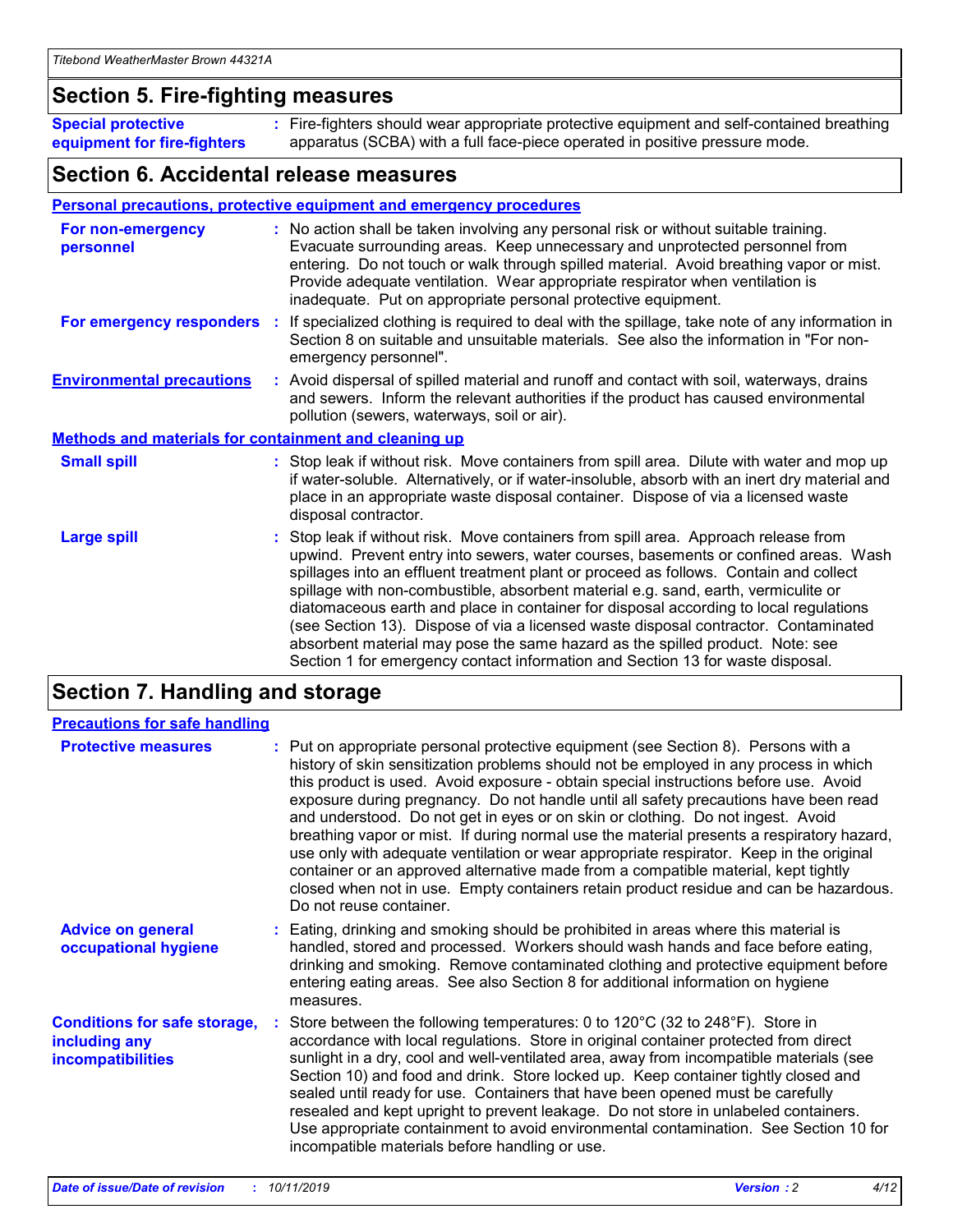# **Section 8. Exposure controls/personal protection**

#### **Control parameters**

#### **Occupational exposure limits**

| <b>Ingredient name</b>                               |    |                        | <b>Exposure limits</b>                                                                                                                                                                                                                                                                                                                                                                                                                                                                                                                                                                                                 |
|------------------------------------------------------|----|------------------------|------------------------------------------------------------------------------------------------------------------------------------------------------------------------------------------------------------------------------------------------------------------------------------------------------------------------------------------------------------------------------------------------------------------------------------------------------------------------------------------------------------------------------------------------------------------------------------------------------------------------|
| 3-aminopropyltriethoxysilane<br>Dibutyltin dilaurate |    |                        | None.<br>ACGIH TLV (United States, 3/2019). Absorbed through skin.<br>Notes: as Sn<br>TWA: 0.1 mg/m <sup>3</sup> , (as Sn) 8 hours.<br>STEL: 0.2 mg/m <sup>3</sup> , (as Sn) 15 minutes.<br>NIOSH REL (United States, 10/2016). Absorbed through skin.<br>Notes: as Sn<br>TWA: 0.1 mg/m <sup>3</sup> , (as Sn) 10 hours.<br>OSHA PEL (United States, 5/2018). Notes: as Sn<br>TWA: $0.1 \text{ mg/m}^3$ , (as Sn) 8 hours.<br>OSHA PEL 1989 (United States, 3/1989). Absorbed through skin.<br>Notes: measured as Sn<br>TWA: 0.1 mg/m <sup>3</sup> , (measured as Sn) 8 hours. Form: Organic                           |
| <b>Appropriate engineering</b><br>controls           |    |                        | : If user operations generate dust, fumes, gas, vapor or mist, use process enclosures,<br>local exhaust ventilation or other engineering controls to keep worker exposure to<br>airborne contaminants below any recommended or statutory limits.                                                                                                                                                                                                                                                                                                                                                                       |
| <b>Environmental exposure</b><br><b>controls</b>     |    |                        | Emissions from ventilation or work process equipment should be checked to ensure<br>they comply with the requirements of environmental protection legislation. In some<br>cases, fume scrubbers, filters or engineering modifications to the process equipment<br>will be necessary to reduce emissions to acceptable levels.                                                                                                                                                                                                                                                                                          |
| <b>Individual protection measures</b>                |    |                        |                                                                                                                                                                                                                                                                                                                                                                                                                                                                                                                                                                                                                        |
| <b>Hygiene measures</b>                              |    |                        | : Wash hands, forearms and face thoroughly after handling chemical products, before<br>eating, smoking and using the lavatory and at the end of the working period.<br>Appropriate techniques should be used to remove potentially contaminated clothing.<br>Contaminated work clothing should not be allowed out of the workplace. Wash<br>contaminated clothing before reusing. Ensure that eyewash stations and safety<br>showers are close to the workstation location.                                                                                                                                            |
| <b>Eye/face protection</b>                           |    |                        | : Safety eyewear complying with an approved standard should be used when a risk<br>assessment indicates this is necessary to avoid exposure to liquid splashes, mists,<br>gases or dusts. If contact is possible, the following protection should be worn, unless<br>the assessment indicates a higher degree of protection: chemical splash goggles.                                                                                                                                                                                                                                                                  |
| <b>Skin protection</b>                               |    |                        |                                                                                                                                                                                                                                                                                                                                                                                                                                                                                                                                                                                                                        |
| <b>Hand protection</b>                               |    |                        | : Chemical-resistant, impervious gloves complying with an approved standard should be<br>worn at all times when handling chemical products if a risk assessment indicates this is<br>necessary. Considering the parameters specified by the glove manufacturer, check<br>during use that the gloves are still retaining their protective properties. It should be<br>noted that the time to breakthrough for any glove material may be different for different<br>glove manufacturers. In the case of mixtures, consisting of several substances, the<br>protection time of the gloves cannot be accurately estimated. |
| <b>Body protection</b>                               |    | handling this product. | Personal protective equipment for the body should be selected based on the task being<br>performed and the risks involved and should be approved by a specialist before                                                                                                                                                                                                                                                                                                                                                                                                                                                |
| <b>Other skin protection</b>                         |    |                        | : Appropriate footwear and any additional skin protection measures should be selected<br>based on the task being performed and the risks involved and should be approved by a<br>specialist before handling this product.                                                                                                                                                                                                                                                                                                                                                                                              |
| <b>Respiratory protection</b>                        | ÷. | aspects of use.        | Based on the hazard and potential for exposure, select a respirator that meets the<br>appropriate standard or certification. Respirators must be used according to a<br>respiratory protection program to ensure proper fitting, training, and other important                                                                                                                                                                                                                                                                                                                                                         |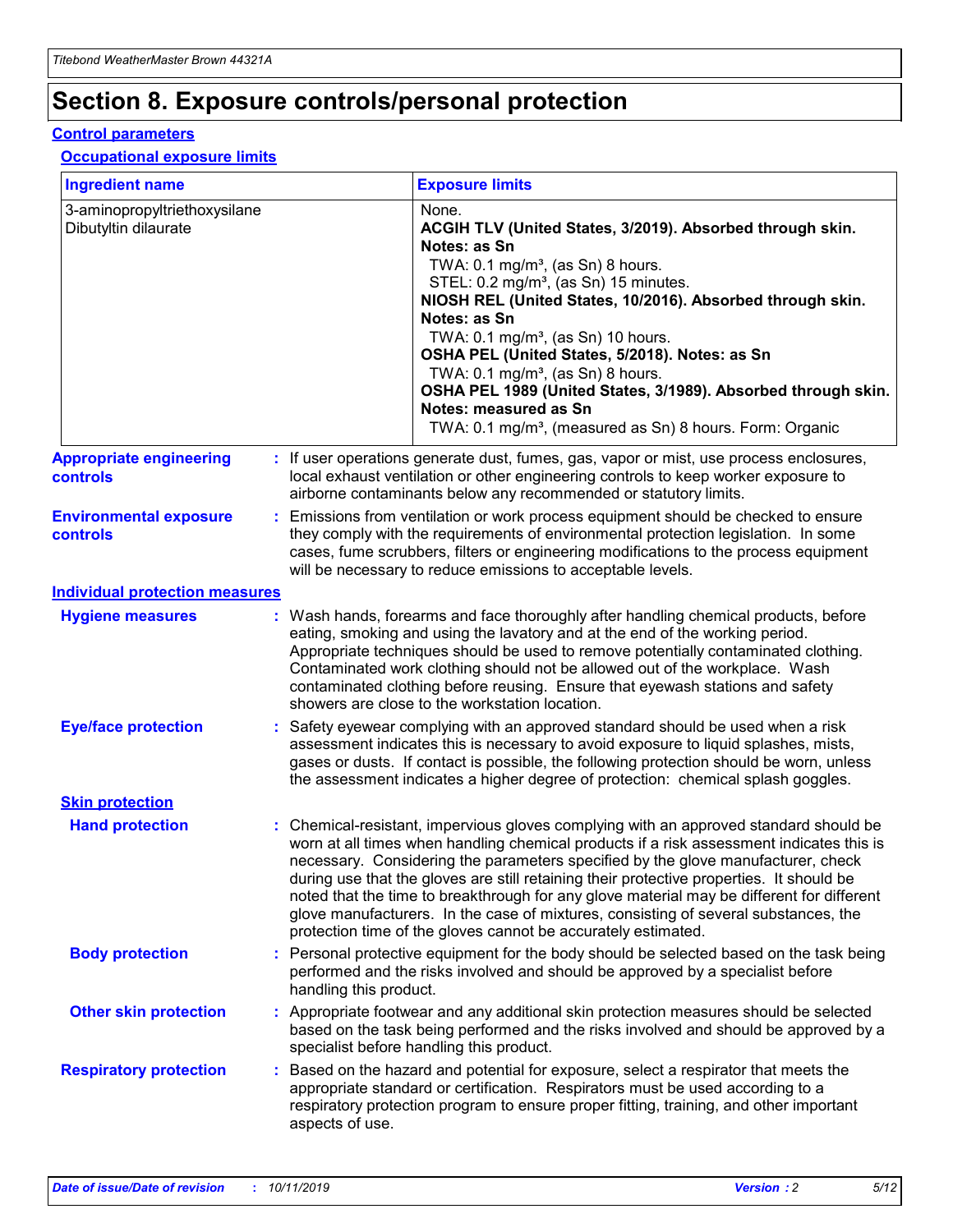## **Section 9. Physical and chemical properties**

#### **Appearance**

| <b>Physical state</b>                             | : Liquid. [Paste.]                                                |
|---------------------------------------------------|-------------------------------------------------------------------|
| <b>Color</b>                                      | : Brown.                                                          |
| Odor                                              | : None [Slight]                                                   |
| <b>Odor threshold</b>                             | : Not available.                                                  |
| рH                                                | : Not applicable.                                                 |
| <b>Melting point</b>                              | : Not available.                                                  |
| <b>Boiling point</b>                              | : >100°C (>212°F)                                                 |
| <b>Flash point</b>                                | : Closed cup: >200°C (>392°F) [Setaflash.]                        |
| <b>Evaporation rate</b>                           | $:$ <1 (butyl acetate = 1)                                        |
| <b>Flammability (solid, gas)</b>                  | : Not available.                                                  |
| Lower and upper explosive<br>(flammable) limits   | : Not available.                                                  |
| <b>VOC (less water, less</b><br>exempt solvents)  | : 0 g/l                                                           |
| <b>Volatility</b>                                 | $: 0\%$ (w/w)                                                     |
| <b>Vapor density</b>                              | : Not available.                                                  |
| <b>Relative density</b>                           | : 1.4329                                                          |
| <b>Solubility</b>                                 | : Insoluble in the following materials: cold water and hot water. |
| <b>Solubility in water</b>                        | : Not available.                                                  |
| <b>Partition coefficient: n-</b><br>octanol/water | $:$ Not available.                                                |
| <b>Auto-ignition temperature</b>                  | : Not available.                                                  |
| <b>Decomposition temperature</b>                  | : Not available.                                                  |
| <b>Viscosity</b>                                  | : Not available.                                                  |

# **Section 10. Stability and reactivity**

| <b>Reactivity</b>                            | : No specific test data related to reactivity available for this product or its ingredients.              |
|----------------------------------------------|-----------------------------------------------------------------------------------------------------------|
| <b>Chemical stability</b>                    | : The product is stable.                                                                                  |
| <b>Possibility of hazardous</b><br>reactions | : Under normal conditions of storage and use, hazardous reactions will not occur.                         |
| <b>Conditions to avoid</b>                   | : No specific data.                                                                                       |
| <b>Incompatible materials</b>                | : No specific data.                                                                                       |
| <b>Hazardous decomposition</b><br>products   | : Under normal conditions of storage and use, hazardous decomposition products should<br>not be produced. |

# **Section 11. Toxicological information**

### **Information on toxicological effects**

#### **Acute toxicity**

| <b>Product/ingredient name</b> | <b>Result</b>           | <b>Species</b> | <b>Dose</b>                | <b>Exposure</b> |
|--------------------------------|-------------------------|----------------|----------------------------|-----------------|
| 3-aminopropyltriethoxysilane   | <b>ILD50 Dermal</b>     | Rabbit         | 4.29 g/kg                  |                 |
| Dibutyltin dilaurate           | ILD50 Oral<br>LD50 Oral | Rat<br>Rat     | $1.57$ g/kg<br>175 $mg/kg$ |                 |
|                                |                         |                |                            |                 |

**Irritation/Corrosion**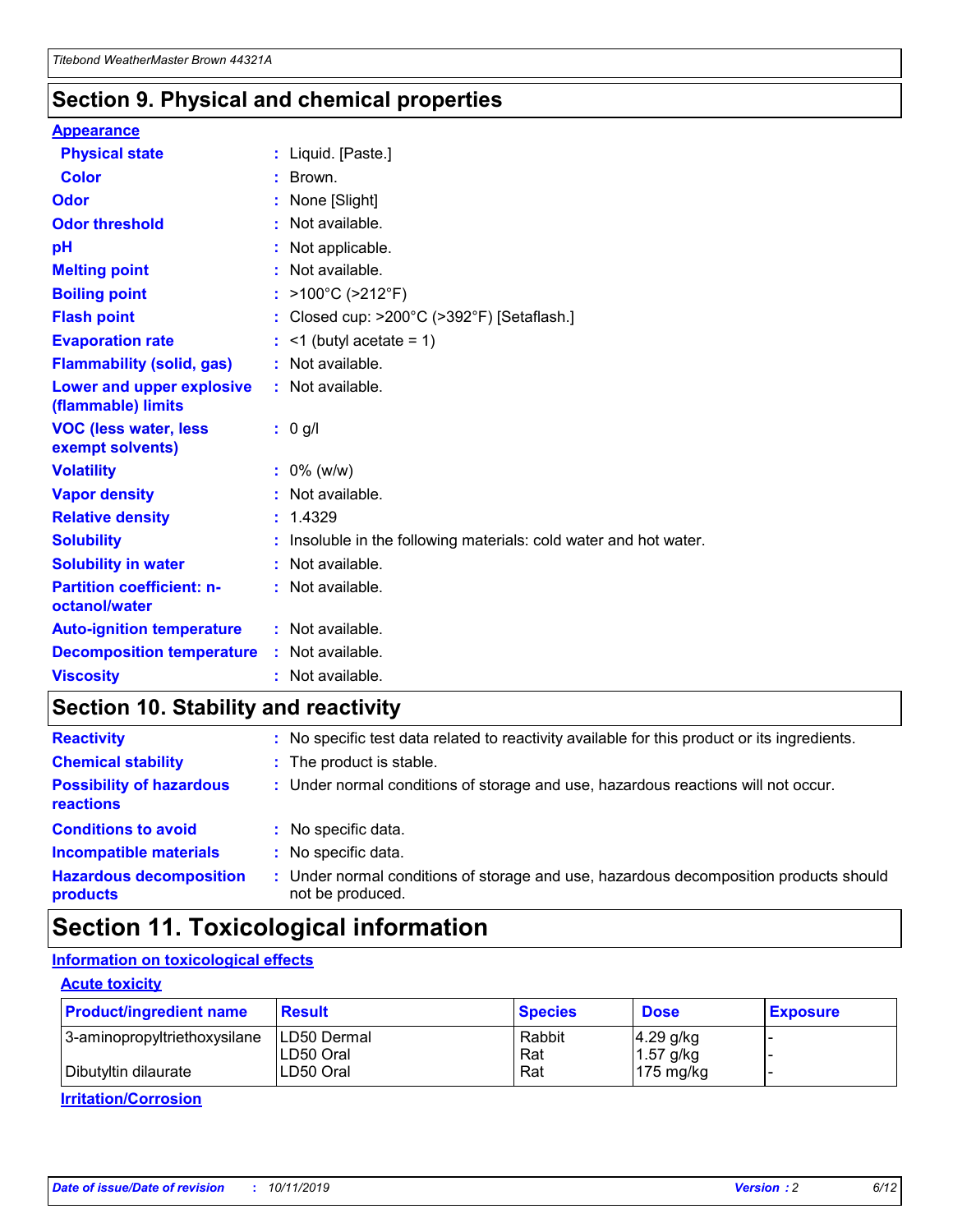# **Section 11. Toxicological information**

| <b>Product/ingredient name</b> | <b>Result</b>            | <b>Species</b> | <b>Score</b> | <b>Exposure</b>           | <b>Observation</b> |
|--------------------------------|--------------------------|----------------|--------------|---------------------------|--------------------|
| 3-aminopropyltriethoxysilane   | Eyes - Mild irritant     | Rabbit         |              | $100$ mg                  |                    |
|                                | Eyes - Severe irritant   | Rabbit         |              | 24 hours 750              |                    |
|                                |                          |                |              | ug                        |                    |
|                                | Skin - Severe irritant   | Rabbit         |              | 24 hours 5                | -                  |
| Dibutyltin dilaurate           | Eyes - Moderate irritant | Rabbit         |              | mq<br><b>24 hours 100</b> |                    |
|                                |                          |                |              | mg                        |                    |
|                                | Skin - Severe irritant   | Rabbit         |              | 500 mg                    |                    |

#### **Sensitization**

Not available.

#### **Mutagenicity**

Not available.

#### **Carcinogenicity**

Not available.

#### **Reproductive toxicity**

Not available.

#### **Teratogenicity**

Not available.

#### **Specific target organ toxicity (single exposure)**

Not available.

#### **Specific target organ toxicity (repeated exposure)**

| <b>Name</b>                                                                         |                                                                            | <b>Category</b>                                     | <b>Route of</b><br>exposure | <b>Target organs</b> |
|-------------------------------------------------------------------------------------|----------------------------------------------------------------------------|-----------------------------------------------------|-----------------------------|----------------------|
| Dibutyltin dilaurate                                                                |                                                                            | Category 1                                          |                             | respiratory system   |
| <b>Aspiration hazard</b><br>Not available.                                          |                                                                            |                                                     |                             |                      |
| <b>Information on the likely</b><br>routes of exposure                              | : Not available.                                                           |                                                     |                             |                      |
| <b>Potential acute health effects</b>                                               |                                                                            |                                                     |                             |                      |
| <b>Eye contact</b>                                                                  | : May cause eye irritation.                                                |                                                     |                             |                      |
| <b>Inhalation</b>                                                                   |                                                                            | : No known significant effects or critical hazards. |                             |                      |
| <b>Skin contact</b>                                                                 | : May cause skin irritation.                                               |                                                     |                             |                      |
| <b>Ingestion</b>                                                                    |                                                                            | : No known significant effects or critical hazards. |                             |                      |
| <b>Symptoms related to the physical, chemical and toxicological characteristics</b> |                                                                            |                                                     |                             |                      |
| <b>Eye contact</b>                                                                  | irritation<br>watering<br>redness                                          | : Adverse symptoms may include the following:       |                             |                      |
| <b>Inhalation</b>                                                                   | reduced fetal weight<br>increase in fetal deaths<br>skeletal malformations | : Adverse symptoms may include the following:       |                             |                      |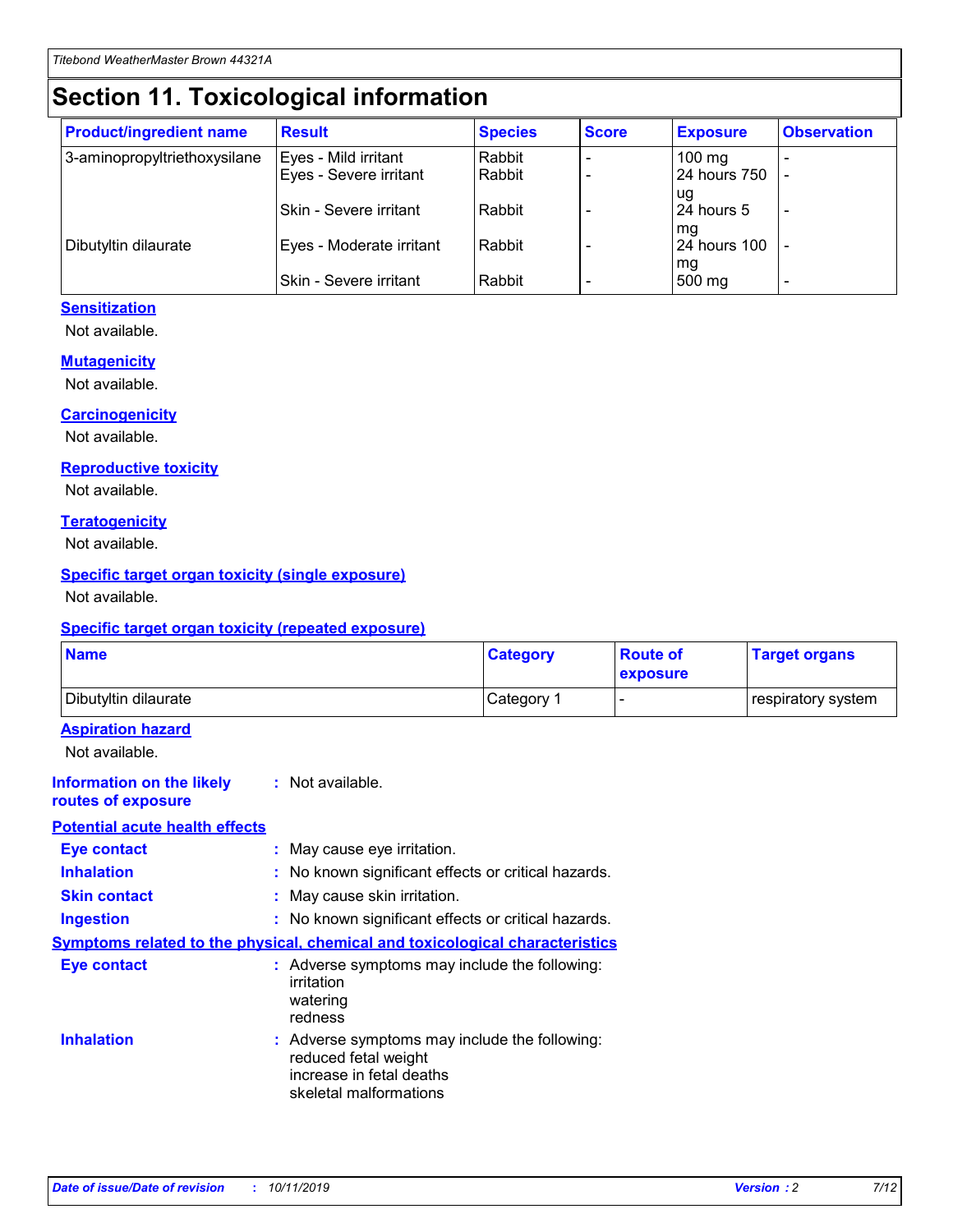# **Section 11. Toxicological information**

| <b>Skin contact</b>                     | : Adverse symptoms may include the following:                                                          |
|-----------------------------------------|--------------------------------------------------------------------------------------------------------|
|                                         | irritation<br>redness                                                                                  |
|                                         | reduced fetal weight                                                                                   |
|                                         | increase in fetal deaths                                                                               |
|                                         | skeletal malformations                                                                                 |
| <b>Ingestion</b>                        | : Adverse symptoms may include the following:                                                          |
|                                         | reduced fetal weight<br>increase in fetal deaths                                                       |
|                                         | skeletal malformations                                                                                 |
|                                         | Delayed and immediate effects and also chronic effects from short and long term exposure               |
| <b>Short term exposure</b>              |                                                                                                        |
| <b>Potential immediate</b>              | : Not available.                                                                                       |
| effects                                 |                                                                                                        |
| <b>Potential delayed effects</b>        | : Not available.                                                                                       |
| <b>Long term exposure</b>               |                                                                                                        |
| <b>Potential immediate</b>              | : Not available.                                                                                       |
| effects                                 |                                                                                                        |
| <b>Potential delayed effects</b>        | : Not available.                                                                                       |
| <b>Potential chronic health effects</b> |                                                                                                        |
| Not available.                          |                                                                                                        |
| <b>General</b>                          | Once sensitized, a severe allergic reaction may occur when subsequently exposed to<br>very low levels. |
| <b>Carcinogenicity</b>                  | : No known significant effects or critical hazards.                                                    |
| <b>Mutagenicity</b>                     | No known significant effects or critical hazards.                                                      |
| <b>Teratogenicity</b>                   | May damage the unborn child.                                                                           |
| <b>Developmental effects</b>            | : No known significant effects or critical hazards.                                                    |
| <b>Fertility effects</b>                | May damage fertility.                                                                                  |
| <b>Numerical measures of toxicity</b>   |                                                                                                        |
| <b>Acute toxicity estimates</b>         |                                                                                                        |
| المسابق المستنقذ والمستنبذ والمستنب     |                                                                                                        |

Not available.

# **Section 12. Ecological information**

#### **Toxicity**

| <b>Product/ingredient name</b> | <b>Result</b>                     | <b>Species</b>                       | <b>Exposure</b> |
|--------------------------------|-----------------------------------|--------------------------------------|-----------------|
| Dibutyltin dilaurate           | Chronic EC10 > 2 mg/l Fresh water | Algae - Scenedesmus<br>I subspicatus | l 96 hours i    |

### **Persistence and degradability**

| <b>Product/ingredient name</b> | <b>Test</b>                                                                    | <b>Result</b>  |                   | <b>Dose</b> | <b>Inoculum</b>         |
|--------------------------------|--------------------------------------------------------------------------------|----------------|-------------------|-------------|-------------------------|
| Dibutyltin dilaurate           | OECD 301F<br>Ready<br>Biodegradability -<br>Manometric<br>Respirometry<br>Test | 23 % - 28 days |                   |             |                         |
| <b>Product/ingredient name</b> | <b>Aquatic half-life</b>                                                       |                | <b>Photolysis</b> |             | <b>Biodegradability</b> |
| Dibutyltin dilaurate           |                                                                                |                |                   |             | Inherent                |

### **Bioaccumulative potential**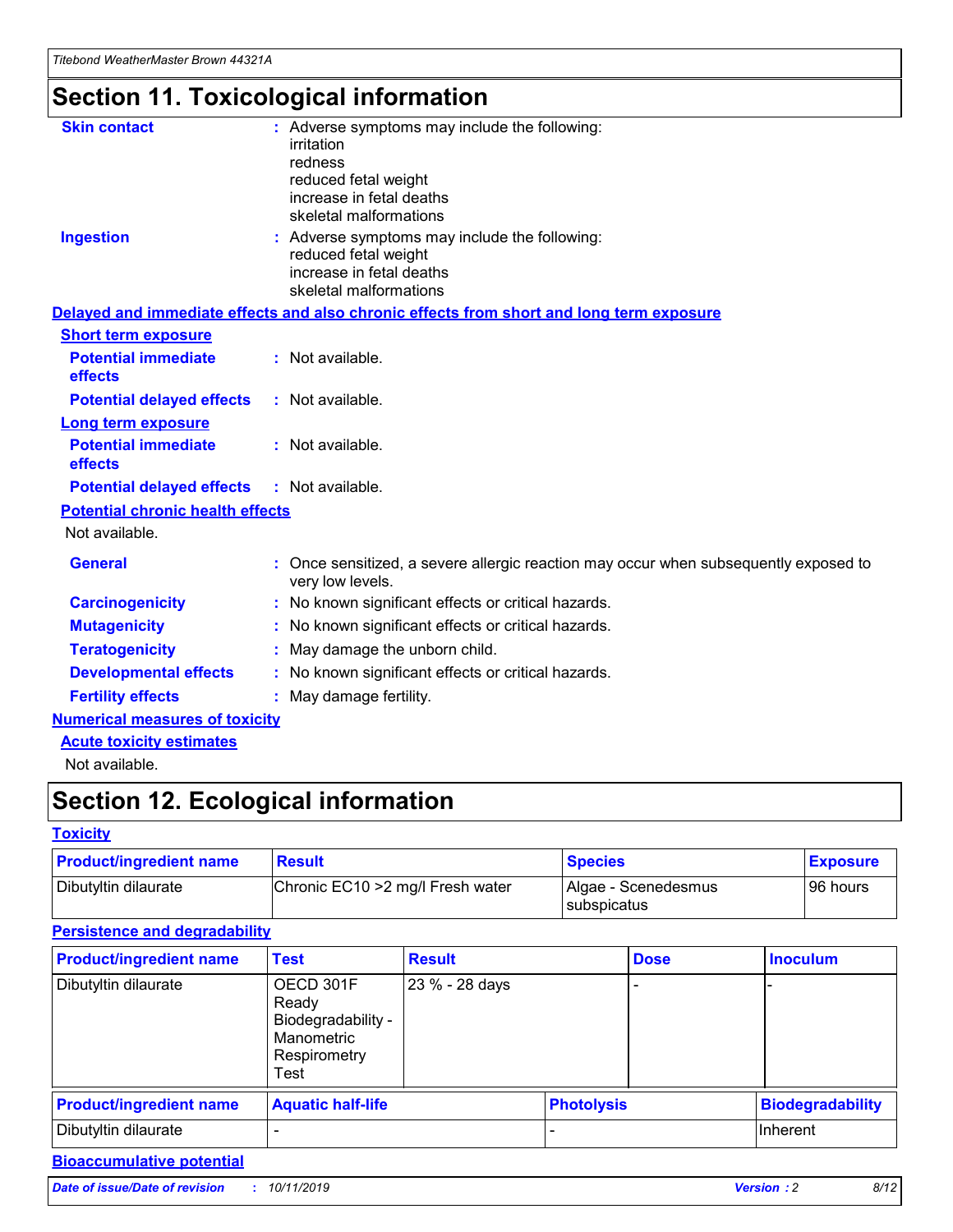# **Section 12. Ecological information**

| <b>Product/ingredient name</b> | $LoaPow$ | <b>BCF</b> | <b>Potential</b> |
|--------------------------------|----------|------------|------------------|
| 3-aminopropyltriethoxysilane   | 4.44     | 3.4        | low              |
| Dibutyltin dilaurate           |          | 2.91       | low              |

#### **Mobility in soil**

| <b>Soil/water partition</b><br>coefficient (K <sub>oc</sub> ) | : Not available.                                    |
|---------------------------------------------------------------|-----------------------------------------------------|
| <b>Other adverse effects</b>                                  | : No known significant effects or critical hazards. |

## **Section 13. Disposal considerations**

**Disposal methods :**

The generation of waste should be avoided or minimized wherever possible. Disposal of this product, solutions and any by-products should at all times comply with the requirements of environmental protection and waste disposal legislation and any regional local authority requirements. Dispose of surplus and non-recyclable products via a licensed waste disposal contractor. Waste should not be disposed of untreated to the sewer unless fully compliant with the requirements of all authorities with jurisdiction. Waste packaging should be recycled. Incineration or landfill should only be considered when recycling is not feasible. This material and its container must be disposed of in a safe way. Care should be taken when handling emptied containers that have not been cleaned or rinsed out. Empty containers or liners may retain some product residues. Avoid dispersal of spilled material and runoff and contact with soil, waterways, drains and sewers.

# **Section 14. Transport information**

|                                      | <b>DOT</b><br><b>Classification</b> | <b>TDG</b><br><b>Classification</b> | <b>Mexico</b><br><b>Classification</b> | <b>ADR/RID</b> | <b>IMDG</b>              | <b>IATA</b>              |
|--------------------------------------|-------------------------------------|-------------------------------------|----------------------------------------|----------------|--------------------------|--------------------------|
| <b>UN number</b>                     | Not regulated.                      | Not regulated.                      | Not regulated.                         | Not regulated. | Not regulated.           | Not regulated.           |
| <b>UN proper</b><br>shipping name    | $\blacksquare$                      |                                     |                                        |                |                          |                          |
| <b>Transport</b><br>hazard class(es) | $\blacksquare$                      | $\overline{\phantom{a}}$            | $\blacksquare$                         | $\blacksquare$ | $\overline{\phantom{a}}$ | $\overline{\phantom{0}}$ |
| <b>Packing group</b>                 | $\overline{\phantom{a}}$            | $\overline{\phantom{0}}$            | $\overline{\phantom{a}}$               | -              | $\overline{\phantom{0}}$ | $\overline{\phantom{a}}$ |
| <b>Environmental</b><br>hazards      | No.                                 | No.                                 | No.                                    | No.            | No.                      | No.                      |

# **Section 15. Regulatory information**

#### **U.S. Federal regulations**

#### **SARA 302/304**

#### **Composition/information on ingredients**

No products were found.

**SARA 304 RQ :** Not applicable.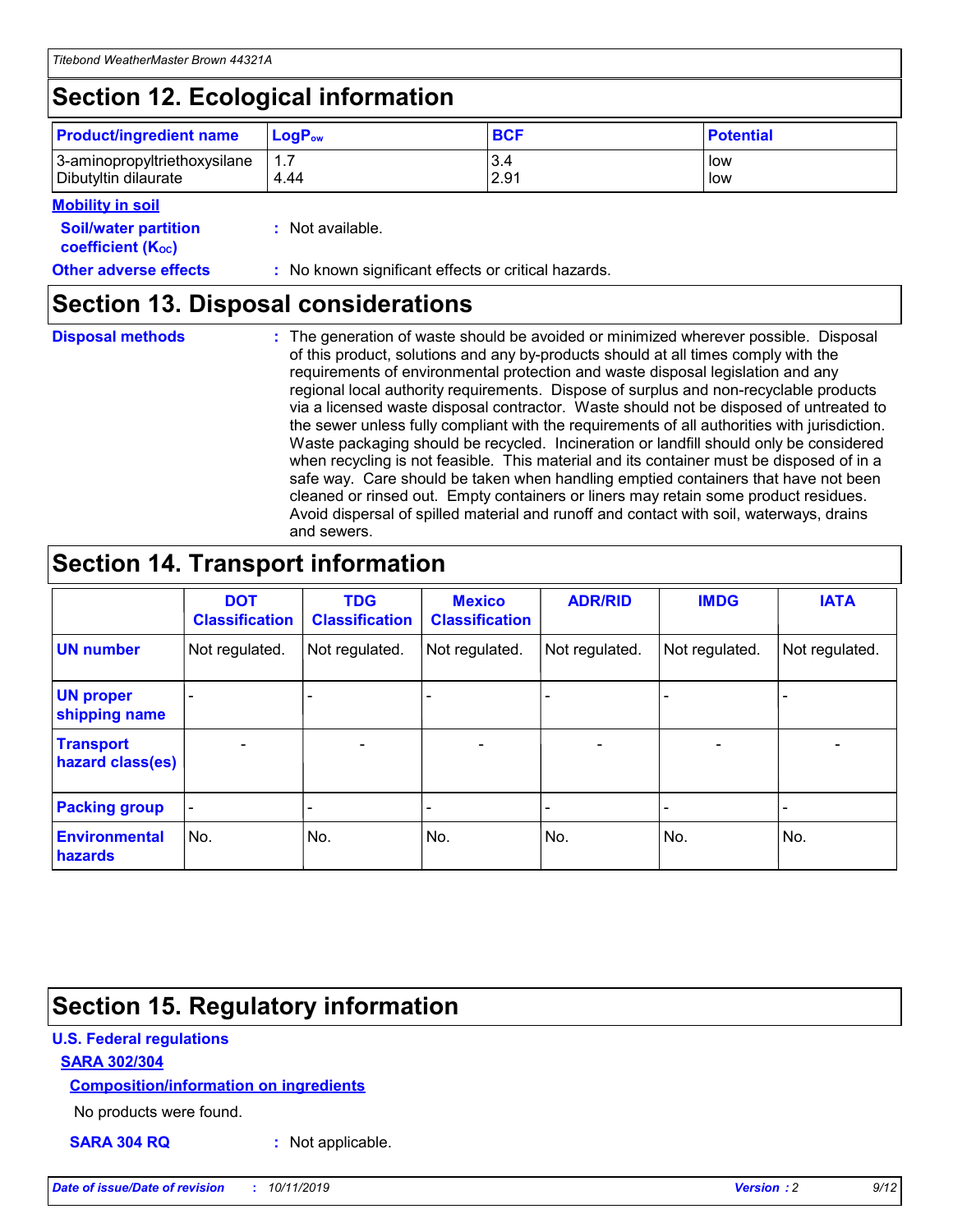# **Section 15. Regulatory information**

#### **SARA 311/312**

**Classification :** EYE IRRITATION - Category 2B SKIN SENSITIZATION - Category 1 TOXIC TO REPRODUCTION (Fertility) - Category 1B TOXIC TO REPRODUCTION (Unborn child) - Category 1B

#### **Composition/information on ingredients**

| <b>Name</b>                  | $\frac{9}{6}$ | <b>Classification</b>                                                                                            |
|------------------------------|---------------|------------------------------------------------------------------------------------------------------------------|
| 3-aminopropyltriethoxysilane | $\leq$ 3      | <b>FLAMMABLE LIQUIDS - Category 4</b><br><b>ACUTE TOXICITY (oral) - Category 4</b>                               |
|                              |               | SKIN IRRITATION - Category 2<br>EYE IRRITATION - Category 2A                                                     |
| Dibutyltin dilaurate         | ≤0.3          | ACUTE TOXICITY (oral) - Category 3<br>SKIN CORROSION - Category 1C                                               |
|                              |               | SERIOUS EYE DAMAGE - Category 1<br>SKIN SENSITIZATION - Category 1<br><b>GERM CELL MUTAGENICITY - Category 2</b> |
|                              |               | TOXIC TO REPRODUCTION (Fertility) - Category 1B<br>TOXIC TO REPRODUCTION (Unborn child) - Category 1B            |
|                              |               | SPECIFIC TARGET ORGAN TOXICITY (REPEATED<br>EXPOSURE) (respiratory system) - Category 1                          |

#### **State regulations**

| <b>Massachusetts</b> | : None of the components are listed. |
|----------------------|--------------------------------------|
| <b>New York</b>      | : None of the components are listed. |
| <b>New Jersey</b>    | : None of the components are listed. |
| Pennsylvania         | : None of the components are listed. |

#### **California Prop. 65**

**A** WARNING: This product can expose you to methanol, which is known to the State of California to cause birth defects or other reproductive harm. For more information go to www.P65Warnings.ca.gov.

| <b>Ingredient name</b> | No significant risk Maximum<br>level | acceptable dosage<br>level |
|------------------------|--------------------------------------|----------------------------|
| methanol               |                                      | Yes.                       |

#### **International regulations**

**Chemical Weapon Convention List Schedules I, II & III Chemicals** Not listed.

#### **Montreal Protocol**

Not listed.

**Stockholm Convention on Persistent Organic Pollutants**

Not listed.

### **UNECE Aarhus Protocol on POPs and Heavy Metals**

Not listed.

#### **Inventory list**

## **China :** All components are listed or exempted.

**United States TSCA 8(b) inventory :** All components are active or exempted.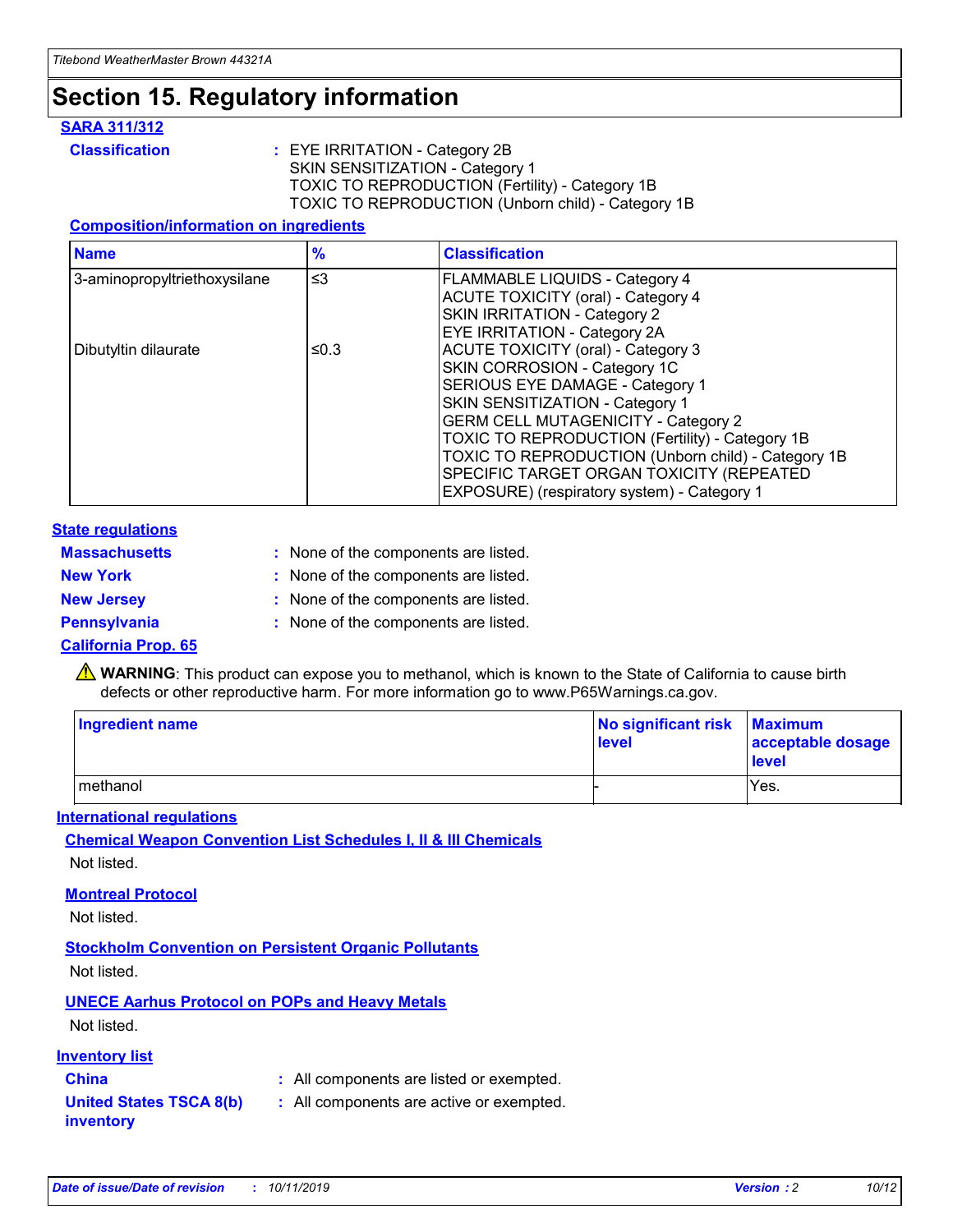# **Section 16. Other information**

**Hazardous Material Information System (U.S.A.)**



**Caution: HMIS® ratings are based on a 0-4 rating scale, with 0 representing minimal hazards or risks, and 4 representing significant hazards or risks. Although HMIS® ratings and the associated label are not required on SDSs or products leaving a facility under 29 CFR 1910.1200, the preparer may choose to provide them. HMIS® ratings are to be used with a fully implemented HMIS® program. HMIS® is a registered trademark and service mark of the American Coatings Association, Inc.**

**The customer is responsible for determining the PPE code for this material. For more information on HMIS® Personal Protective Equipment (PPE) codes, consult the HMIS® Implementation Manual.**

#### **National Fire Protection Association (U.S.A.)**



**Reprinted with permission from NFPA 704-2001, Identification of the Hazards of Materials for Emergency Response Copyright ©1997, National Fire Protection Association, Quincy, MA 02269. This reprinted material is not the complete and official position of the National Fire Protection Association, on the referenced subject which is represented only by the standard in its entirety.**

**Copyright ©2001, National Fire Protection Association, Quincy, MA 02269. This warning system is intended to be interpreted and applied only by properly trained individuals to identify fire, health and reactivity hazards of chemicals. The user is referred to certain limited number of chemicals with recommended classifications in NFPA 49 and NFPA 325, which would be used as a guideline only. Whether the chemicals are classified by NFPA or not, anyone using the 704 systems to classify chemicals does so at their own risk.**

#### **Procedure used to derive the classification**

| <b>Classification</b>                                                                                                                                                                  |                                                                                                                                                                                                                                                                   | <b>Justification</b>                                                                                                                                                                                                                                                                                       |  |
|----------------------------------------------------------------------------------------------------------------------------------------------------------------------------------------|-------------------------------------------------------------------------------------------------------------------------------------------------------------------------------------------------------------------------------------------------------------------|------------------------------------------------------------------------------------------------------------------------------------------------------------------------------------------------------------------------------------------------------------------------------------------------------------|--|
| <b>EYE IRRITATION - Category 2B</b><br>SKIN SENSITIZATION - Category 1<br><b>TOXIC TO REPRODUCTION (Fertility) - Category 1B</b><br>TOXIC TO REPRODUCTION (Unborn child) - Category 1B |                                                                                                                                                                                                                                                                   | Expert judgment<br>Expert judgment<br>Expert judgment<br>Expert judgment                                                                                                                                                                                                                                   |  |
| <b>History</b>                                                                                                                                                                         |                                                                                                                                                                                                                                                                   |                                                                                                                                                                                                                                                                                                            |  |
| <b>Date of printing</b>                                                                                                                                                                | : 4/22/2022                                                                                                                                                                                                                                                       |                                                                                                                                                                                                                                                                                                            |  |
| Date of issue/Date of<br>revision                                                                                                                                                      | : 10/11/2019                                                                                                                                                                                                                                                      |                                                                                                                                                                                                                                                                                                            |  |
| Date of previous issue                                                                                                                                                                 | : 10/16/2020                                                                                                                                                                                                                                                      |                                                                                                                                                                                                                                                                                                            |  |
| <b>Version</b>                                                                                                                                                                         | $\therefore$ 2                                                                                                                                                                                                                                                    |                                                                                                                                                                                                                                                                                                            |  |
| <b>Key to abbreviations</b>                                                                                                                                                            | $\therefore$ ATE = Acute Toxicity Estimate<br><b>BCF</b> = Bioconcentration Factor<br>IATA = International Air Transport Association<br><b>IBC</b> = Intermediate Bulk Container<br><b>IMDG = International Maritime Dangerous Goods</b><br>$UN = United Nations$ | GHS = Globally Harmonized System of Classification and Labelling of Chemicals<br>LogPow = logarithm of the octanol/water partition coefficient<br>MARPOL = International Convention for the Prevention of Pollution From Ships, 1973<br>as modified by the Protocol of 1978. ("Marpol" = marine pollution) |  |